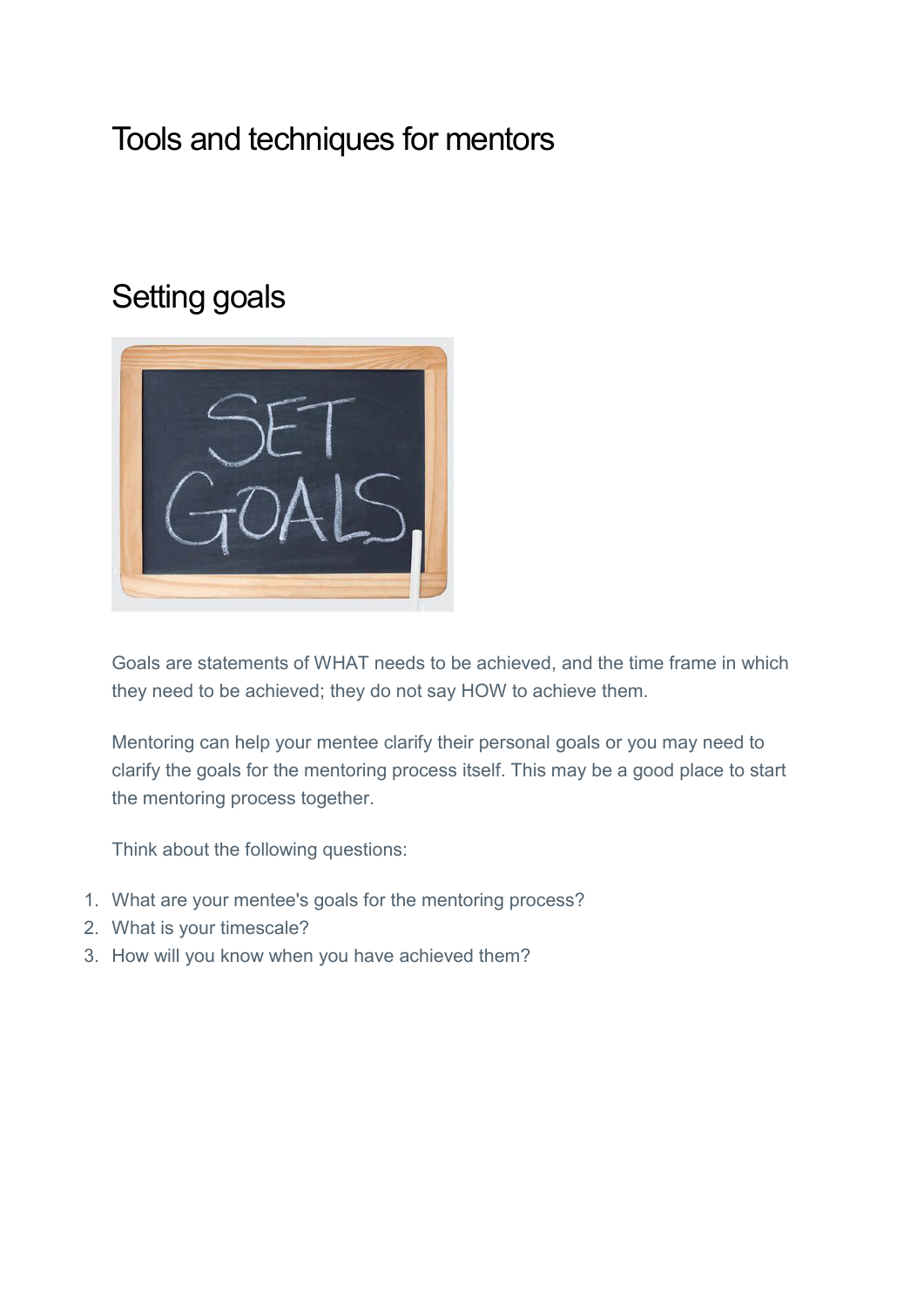# Setting SMARTER goals



Before people can be expected to achieve goals, they need to know specifically what needs to be achieved and when it needs to be achieved. Most people are more motivated when they know what they must do to succeed. Therefore a key to effective performance is to set clearly defined goals. For example: 'Get a relevant promotion' is not a clearly defined goal, it is vague.

TiME-BOUND What exactly does 'relevant' mean? By when does this promotion need to be completed?

A more clearly defined goal would be: 'Get a promotion to senior manager within the next 18 months'. This goal clearly states what must be achieved.

Try asking yourself the following question for each goal that you and your mentee set:

'If this was my goal, would I be able to clearly demonstrate that I had achieved it?'

If you are in any doubt about how it could be demonstrated that you had achieved it, the goal is probably not clear enough. Clearly defined goals should meet five criteria. They should be SMART goals:

Using these guidelines leads to fair, clear and equitable goals.

**Specific** The goal should be very specific about what needs to be achieved. Vagueness can cause problems later when measuring performance. For example, how would you measure success with the following goal:

Improve my time management

Not only that, but if it was your goal, would you know exactly what is required of you? Generally, if goals are measurable, time-bound, within influence, and realistic, they are also understandable. However, it's important to check for understanding when setting goals so there will be no question later about what's to be achieved.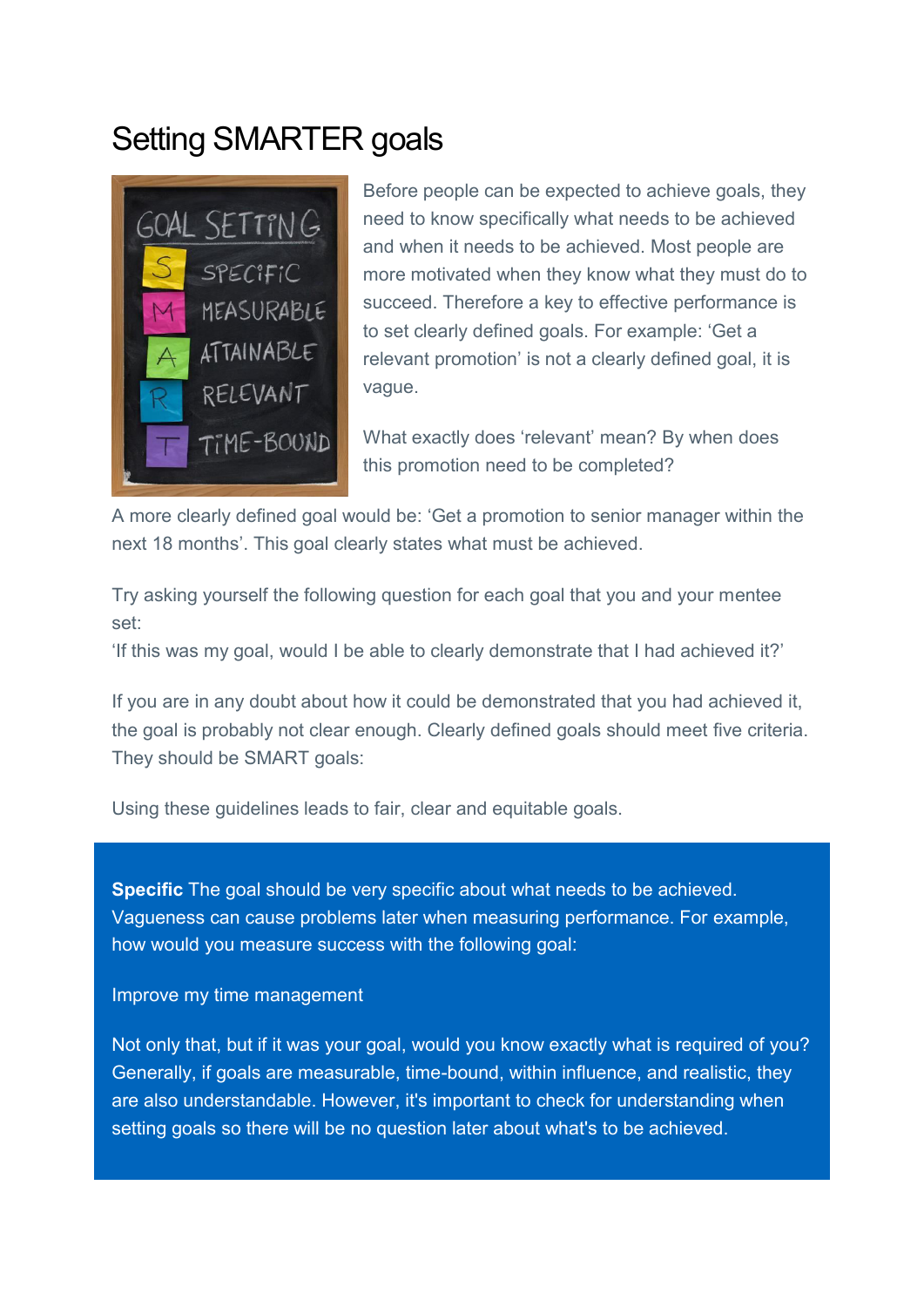### **Measurable**

For goals to be measurable, it is usually necessary to assign numbers or other criteria to them.

**Compare:** Respond to 100% of IT support calls. **To:** Return IT support calls.

In the first example there's no question about what is expected. That's not the case with the second. It is open to interpretation and doesn't really define the goal. Because vague goals are confusing, they are less likely to be met. Individual goals are usually measured in terms of quality, quantity, cost and timeliness. Here are some examples of how these measurements can be applied to individual goals:

- Achieve distinction in professional qualification. (Quality)
- Write 3 job applications per week. (Quantity)
- Stay within 10 % of my budget. (Cost)
- Secure 1 job interview per month. (Timeliness)

### **Achievable**

If your mentee doesn't think they can reach their goals, they might become frustrated and discouraged. Whilst most people value challenge and will stretch to meet high expectations others might develop a 'why bother?' attitude and actually achieve less.

In a similar way, expectations shouldn't be set so low that your mentee experiences little challenge. When challenge is lacking, people often lose motivation, and the job doesn't get done. For these reasons it is essential that you and your mentee communicate openly and honestly and that you play a role in helping your mentee set their goals.

This approach increases the likelihood that challenging yet reasonable goals will be identified. Goals should be based on acceptable levels of performance for your mentee's ability. A high achiever can be motivated, challenged, and provided opportunities to perform at a higher-than-acceptable level. For a lower achiever the focus needs to be on goals that will help to strengthen weak areas.

#### **Realistic**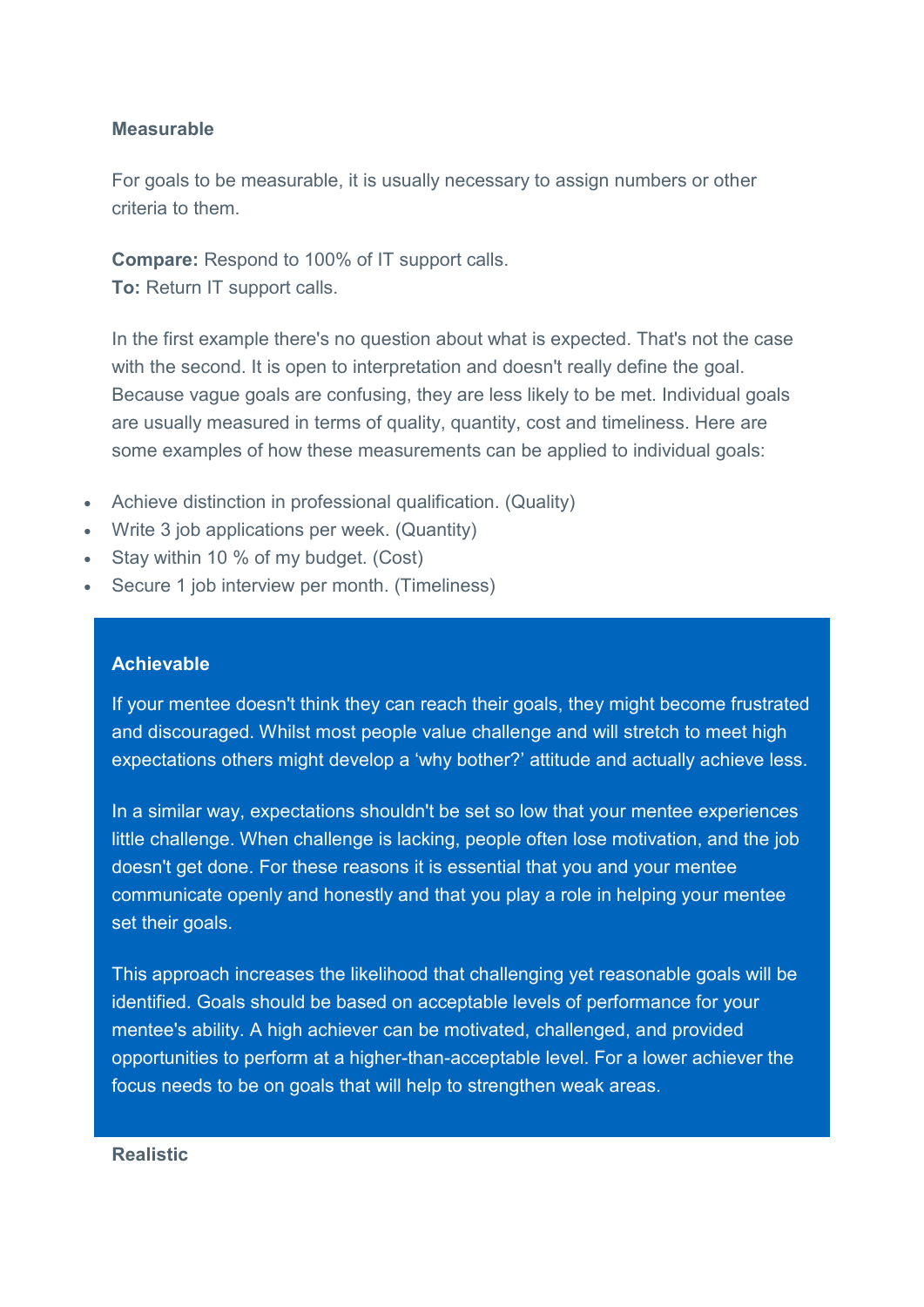It is reasonable to expect your mentee to set goals only in areas in which they have some influence and not ones that can be derailed completely by factors beyond their control.

### **Time-Bound**

A goal should always include a time frame. Time frames can be stated in terms such as "per minute" or "per year," or they can be deadlines, such as "by December 1st". For example, "Respond to 100% of IT support enquiries within 24 hours of receipt".

*Think about the following questions:* 

- *1. How SMART are your mentee's goals for the mentoring process?*
- *2. Do they need to be more specific?*

# Are you an active or a passive listener?

#### **Active listening**

A process that requires use of energy - it's an active process, not a passive one. It requires mental and physical effort.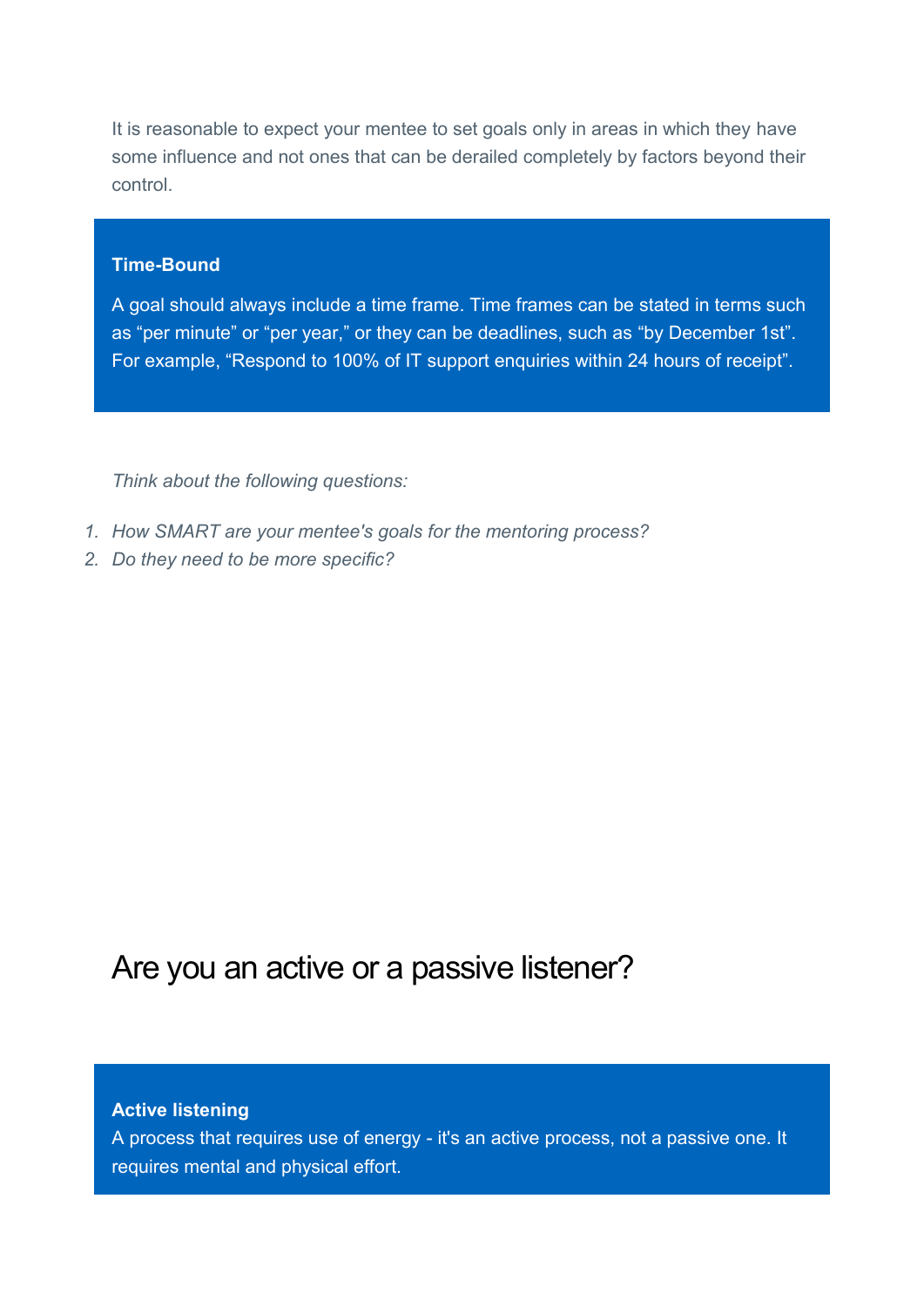Mentally, active listening involves processing the information that you receive so that you give the most appropriate response.

Physically, active listening involves showing the other person that you are listening.

This definition points us to two dominant components of active listening:

- 1. The external component the verbal and non-verbal behaviours that illustrate active listening
- 2. The internal component the mental side of active listening; what's going on inside your head!

The external component of active listening refers to our behaviours. These behaviours will be either:

- things that we do, our actions (our non-verbal behaviour), or
- things that we say and the way that we say them (our verbal behaviour)

A key purpose of these behaviours is to demonstrate to the speaker that we are listening.

Think of a time when you could see that someone had absolutely no interest in what was being said. Can you remember the body language and verbal clues that you observed?

Conversely, can you remember a time when someone was giving you his/her complete attention, hanging on your every word? Again, can you remember the verbal and non-verbal signs that you observed?

Non-verbal clues that are important include:

- eye contact
- **appropriate facial expression**
- posture (open, facing the speaker and leaning forward)
- **nodding of head**
- tilt of head
- **possibly ready to make notes**
- possibly mirroring/matching the body language of the speaker

Verbal clues that are important include:

use of silence and pause before responding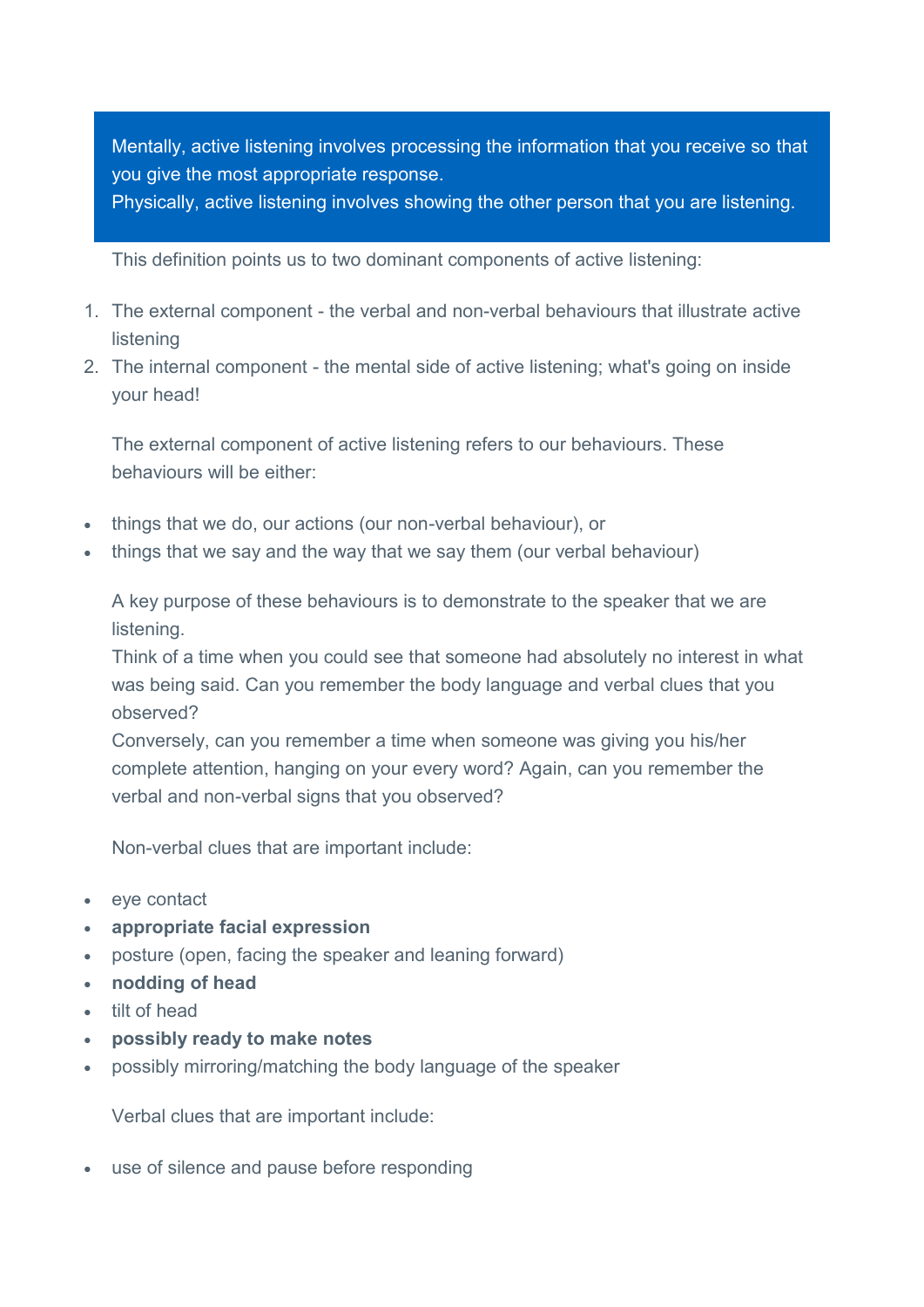- **no interrupting**
- questions to expand, to clarify or confirm understanding
- **acknowledging/reacting words and noises**
- accurate and appropriate information in the response
- **summarising or paraphrasing what has been said**

Now let's consider the second major component of active listening - the internal component - the mind. There is a massive difference between hearing and listening hearing requires use of your ears; listening requires that you use your mind. Active listening demands that we process the information that comes our way - and that we do not merely let the words enter our head.

Consequently, when we are actively listening, we are listening to more than just words. We are also receiving a range of information about the content and the speaker and we should be trying to evaluate this continuously.

What extra information does the speaker's non-verbal and verbal delivery communicate to us?

- feelings and emotions
- **intentions**
- the thought process of the speaker
- **personality and attitude**
- the true meaning of the speech, rather than the literal meaning is he/she telling the truth
- **what is not said may be revealing**

So listening is to hear and then to process the information - it is a complex process involving interpretation and understanding.

This means that, instead of following the normal pattern of "listen, then respond" adopted by many people, we should be working with a different pattern - one with the following four steps of active listening:

- 1. Listen
- 2. Process
- 3. Understand
- 4. Respond

This illustrates our dominant priority when actively listening - we listen first to understand, not to respond.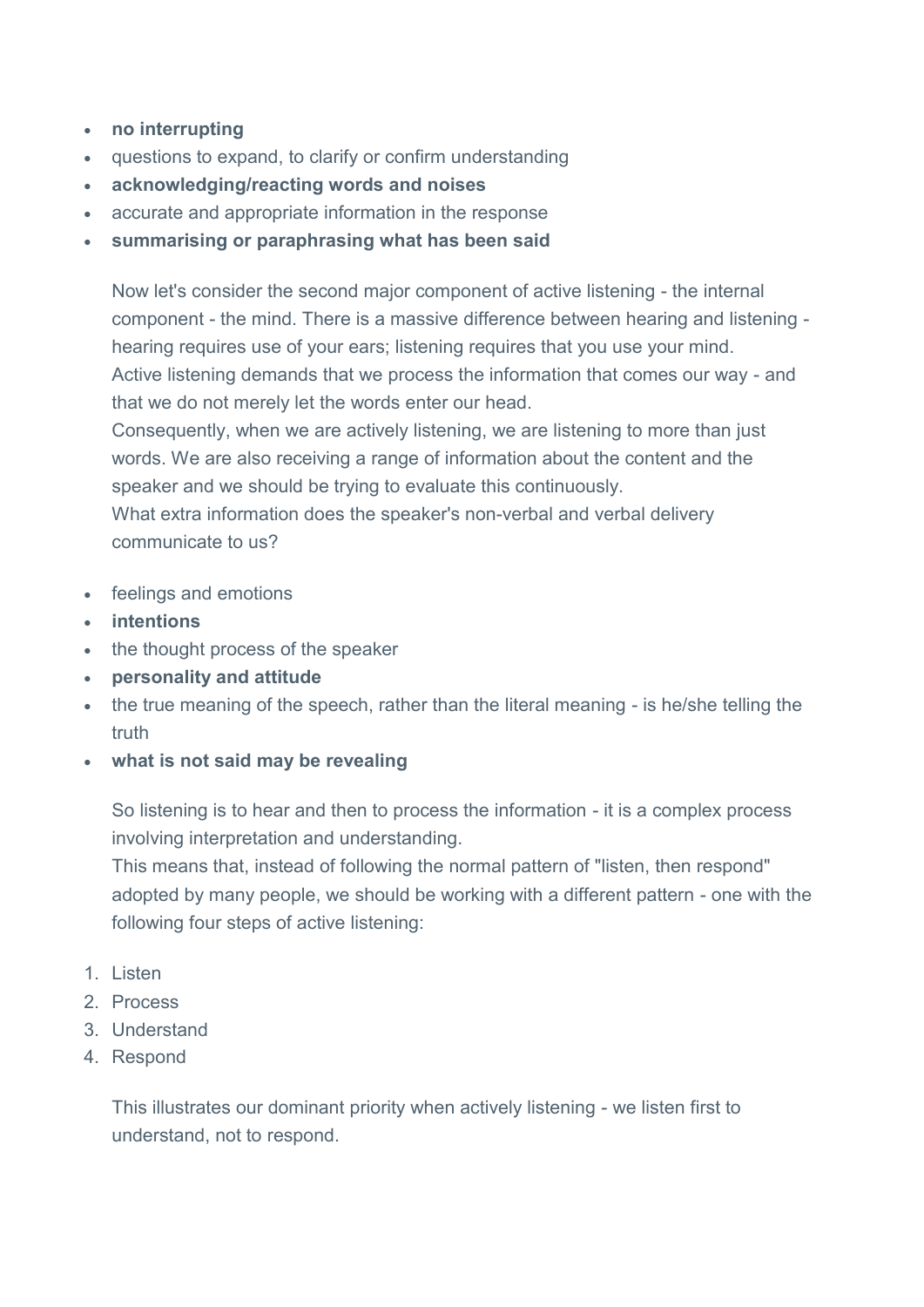*Think about the following questions:* 

- *1. Are you an active listener?*
- *2. How you can you become a more active listener?*

# SWOT analysis

This is a useful technique for understanding strengths and weaknesses and identifying opportunities and threats. This framework is often used in business, but can be a useful tool for your mentee to use to analyse themselves.

# **Strengths**

- What are your mentee's strengths? For example, educational qualifications, professional certification/affiliation, work experience, technical knowledge of your field, personal characteristics, specific transferable skills.
- What advantages does your mentee have over other job applicants?
- What does your mentee do better than anyone else?

### **Weaknesses**

- What are your mentee's weaknesses? For example, poor interview skills, weak job hunting skills, lack of work experience.
- What could your mentee improve?

# **Opportunities**

- What good opportunities can your mentee spot?
- What interesting trends is your mentee aware of? (changes in technology, markets, government policy, social patterns, population profiles and lifestyle changes)

### **Threats**

- What obstacles do your mentee face?
- What are other job applicants doing?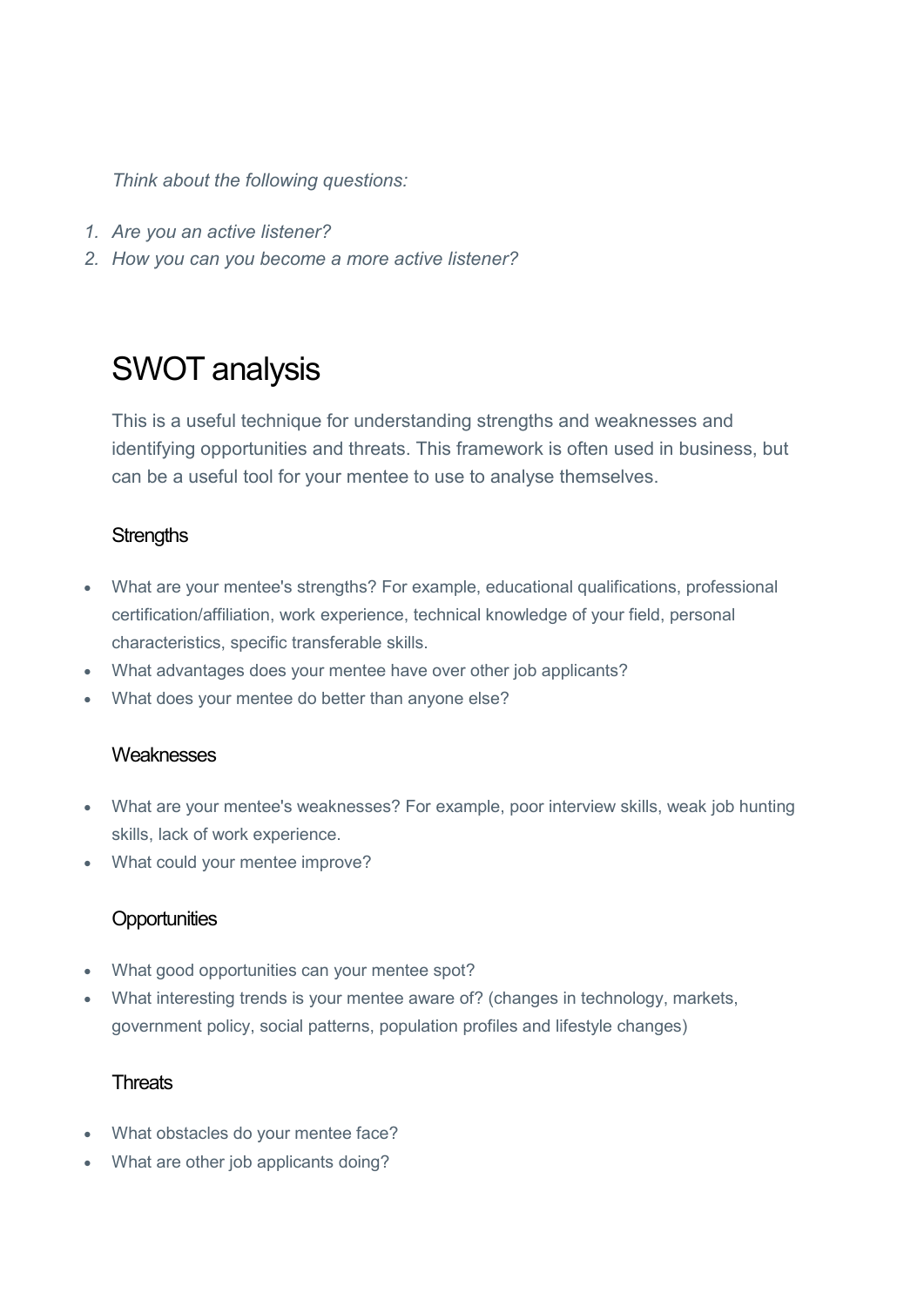Could any of your mentee's weaknesses seriously threaten their career?

A SWOT analysis can form the the basis for a discussion in your mentoring session.

*Think about the following questions:* 

- *1. What are your mentee's Strengths?*
- *2. What are your mentee's Weaknesses?*
- *3. Where are your mentee's Opportunities?*
- *4. Where are your mentee's Threats?*

# The G-STAR model

This is a particularly useful technique in mentoring. Use it to explore a particular issue with your mentee – it can often be a fast track to the real answers you are looking for.

### What are your mentee's GOALS?

- What are your mentee's goals for today's discussion?
- What will give your mentee the most value from today's session?
- Do they have control over this issue?
- When do they need to achieve this goal by?

### What SITUATION is your mentee facing?

- How do they feel about the situation?
- How can they describe the situation?
- What do they know about the current situation?
- What do they not know about the current situation?

### What is your mentee's THINKING at this time?

- What options have they considered about the situation?
- What underlying assumptions are they making?
- Think how others would solve this problem.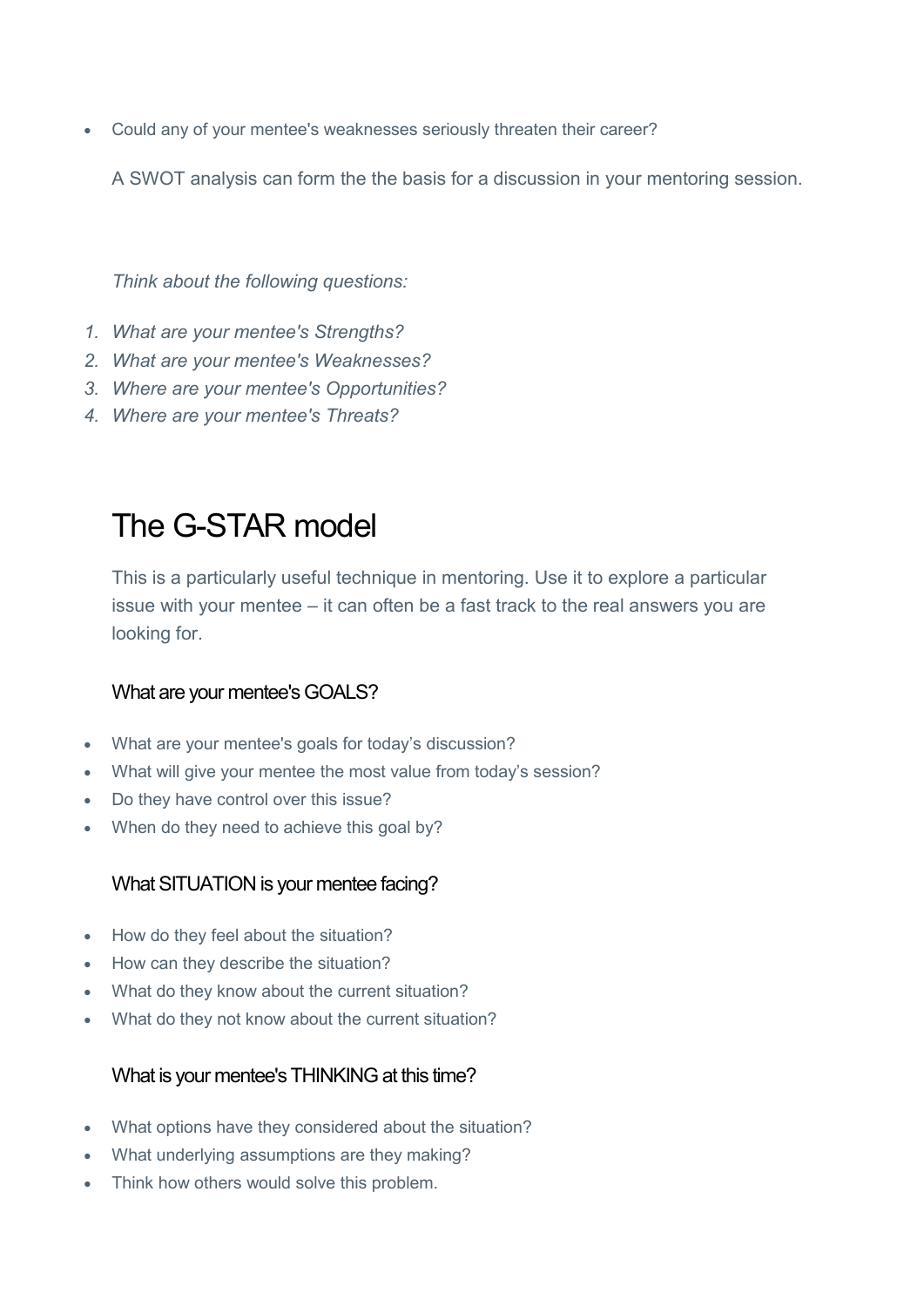Think about how your mentee will measure their success.

# What ACTIONS are they considering?

- What do they need to do first?
- By when do they need to have this done?
- In what sequence will they do these tasks?
- Can you think of anything that may disrupt their actions?

# What RESULTS do you expect your mentee to achieve?

- Are the results realistic?
- Have they considered other outcomes?
- What contingencies can they put in place?
- What are the consequences of not achieving these results?

*Think about the following questions:* 

- *1. What are your mentee's goals?*
- *2. What situation is your mentee facing?*
- *3. What is your mentee's thinking at this time?*
- *4. What actions are your mentee considering?*
- *5. What results do you expect your mentee to achieve?*

# Ending the mentoring relationship